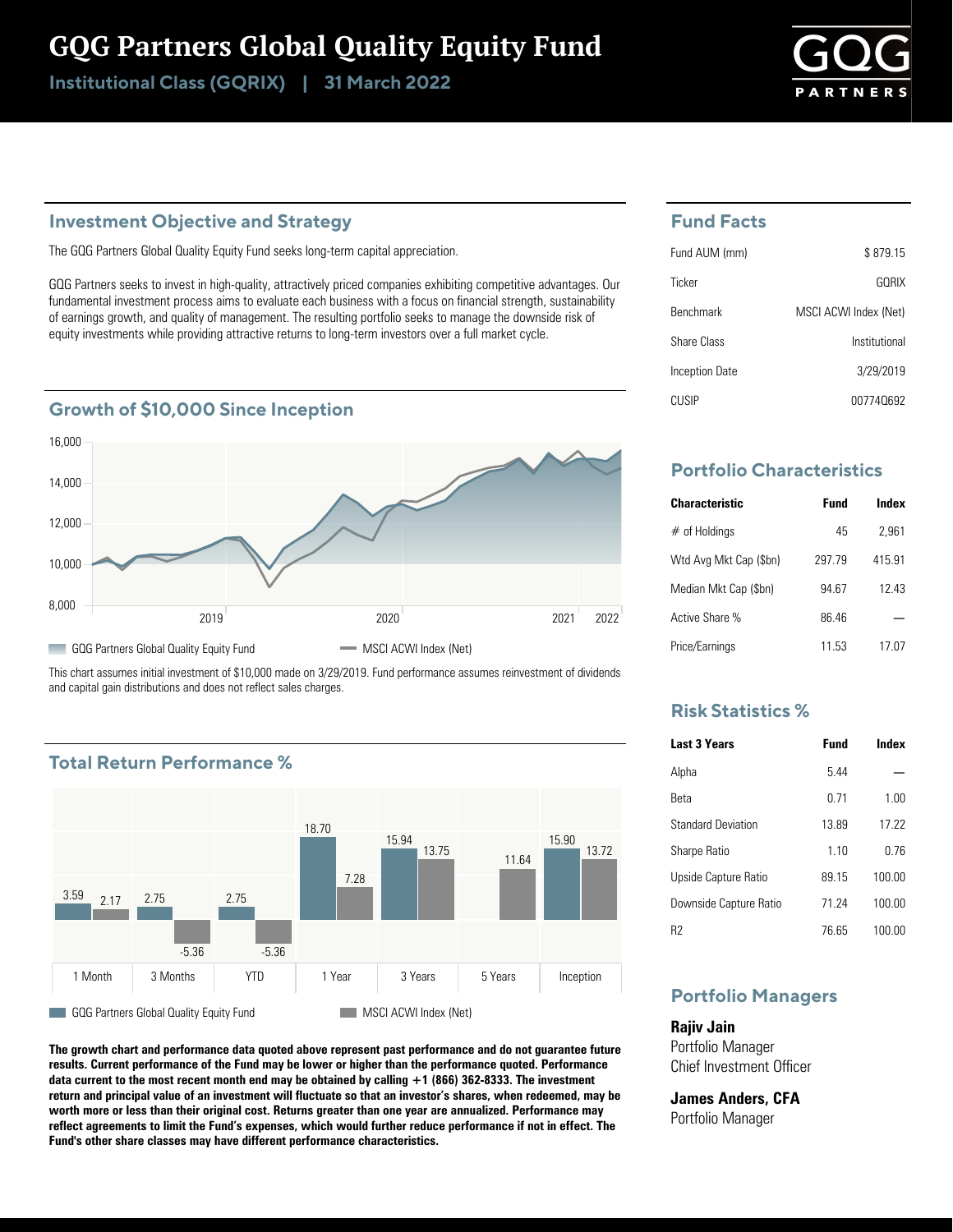# GQG Partners Global Quality Equity Fund

Institutional Class (GQRIX) | 31 March 2022



#### **Top 10 Holdings** (% total portfolio)

| Holding                         | Fund |
|---------------------------------|------|
| Exxon Mobil Corp                | 59   |
| Walmart Inc                     | 5.7  |
| AstraZeneca PLC                 | 47   |
| Occidental Petroleum Corp       | 42   |
| Philip Morris International Inc | 41   |
| Procter & Gamble Co             | 3.8  |
| Altria Group Inc                | 3.5  |
| UnitedHealth Group Inc          | 34   |
| British American Tobacco PLC    | 34   |
| Johnson & Johnson               | 3.2  |
|                                 |      |

#### **Sectors** (% portfolio equity)

| <b>Sector</b>                 | <b>Fund</b> | Index | Under/Over |
|-------------------------------|-------------|-------|------------|
| <b>Communication Services</b> | 3.1         | 8.1   |            |
| <b>Consumer Discretionary</b> |             | 11.7  |            |
| <b>Consumer Staples</b>       | 23.2        | 6.9   |            |
| Energy                        | 24.0        | 4.3   |            |
| Financials                    | 6.2         | 14.6  |            |
| Healthcare                    | 16.7        | 11.9  |            |
| <b>Industrials</b>            | 2.8         | 9.5   |            |
| Information Technology        | 4.8         | 22.4  |            |
| <b>Materials</b>              | 12.4        | 5.0   |            |
| <b>Real Estate</b>            |             | 2.7   |            |
| Utilities                     | 6.8         | 2.9   |            |

#### **Portfolio Holdings**

Portfolio holdings are subject to change without notice. Cash and cash equivalents represented 5.27% of the total portfolio.

Top ten holdings identified and described do not represent all securities purchased, sold, or recommended for inclusion in the Fund and no assumption should be made that such securities or future recommendations were or will be profitable in the future.

Country allocations reflect the country of risk of the securities in the portfolio as assigned by Morningstar, though GQG's portfolios are constructed based upon GQG's assessment of each issuer's country of risk exposure, which may not be the same as Morningstar's country assignment.

#### **Fund Expense %**

| <b>Net Expense Ratio*</b>  | 0.75 | *GQG Partners is contractually |
|----------------------------|------|--------------------------------|
| <b>Gross Expense Ratio</b> | 0.76 | waiving fees until 11/30/2022. |

#### **Morningstar Ratings**

| <b>Period</b> |      | $#$ of Stars $#$ of Funds |
|---------------|------|---------------------------|
| Overall       | **** | 306                       |
| 3 Year        | **** | 306                       |
| 5 Year        |      | 265                       |
| 10 Year       |      | 167                       |

As of 3/31/2022. Ratings based on riskadjusted returns for funds in the category US Fund World Large-Stock Growth. The information contained herein: (1) is proprietary to Morningstar and/or its content providers; (2) may not be copied or distributed; and (3) is not warranted to be accurate, complete, or timely. Neither Morningstar nor its content providers are responsible for any damages or losses arising from any use of this information. Past performance is no guarantee of future results.

#### **Fund Sector Over Time** (% portfolio equity)



#### **Top 10 Countries** (% portfolio equity)